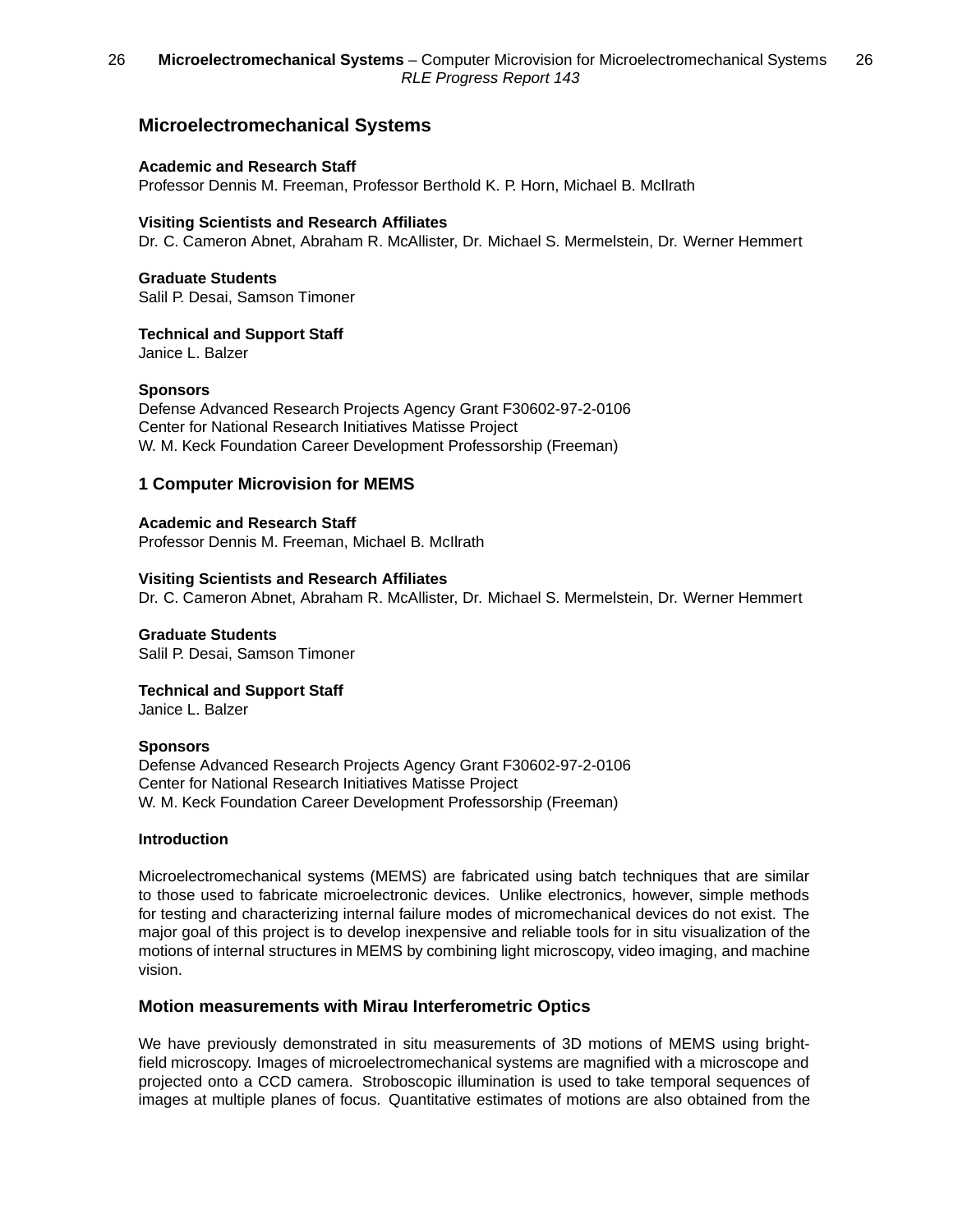

Figure 1: Zeiss Mirau interferometer. Left: Schematic representation. Illumination from the objective is split into two parts by a beam splitter. One part reflects off the MEMS chip and the other part reflects off a mirror on the reference plate. The two parts combine and interfere. Right: Photograph. The Zeiss Mirau interferometer is attached to the microscope through a nanopositioner that translates the interferometer axially.

recorded images using algorithms originally conceived for robot vision.

The resolution of this brightfield measurement system is limited by the numerical aperture of the objective. Nanometer resolutions can be achieved with high quality, long-working distance objectives (Zeiss LD-Epiplan 50x, numerical aperture 0.6). However, in-plane resolution decreases with numerical aperture and out-of-plane resolution decreases with the square of numerical aperture.

Higher out-of-plane resolution can be achieved using interferometric video systems. We have previously demonstrated a Linnik interferometric imaging system with nanometer out-of-plane resolution. This system used custom-fabricated optics, which were difficult and time-consuming to align. We have recently developed a Mirau interferometric video system for measuring three-dimensional motions of MEMS with nanometer precision. The Mirau interferometric system is based on commercial optics that are aligned by the manufacturer and provides out-of-plane resolution comparable to the Linnik interferometer.

The Mirau interferometer (Zeiss Corporation, Germany) consists of a beamsplitter and reference mirror that are packaged into a single unit (Figure 1, right panel) that mounts directly on a long working-distance objective (Zeiss LD-Epiplan 20x). Control knobs allow fine adjustment of the relative optical path lengths. Furthermore, the reference mirror can be rotated out of the beam path so that both brightfield and interference images can be obtained. The Mirau interferometer is attached to the microscope turret via an objective nanopositioner (P720, PIFOC, Polytec PI, Germany). Motions of the nanopositioner alter the optical path length to the target relative to the optical path length to the reference mirror. Interferograms obtained at multiple positions of the nanopositioner are analyzed to determine axial motions of the target in terms of known displacements of the nanopositioner.

Stroboscopic illumination is used to take stop-action interferograms and stop-action brightfield images at multiple phases of periodically driven motions of the MEMS device under test. Illumination is generated using an array of seven LEDs (C505-CB290-E1000, Cree Research Inc., USA). The fast optical rise time of the LEDs (30 ns) allows stop action motion analysis at frequencies up to tens of MHz. The optical bandwidth (50 nm centered at  $\lambda = 505$  nm) produces light with a coher-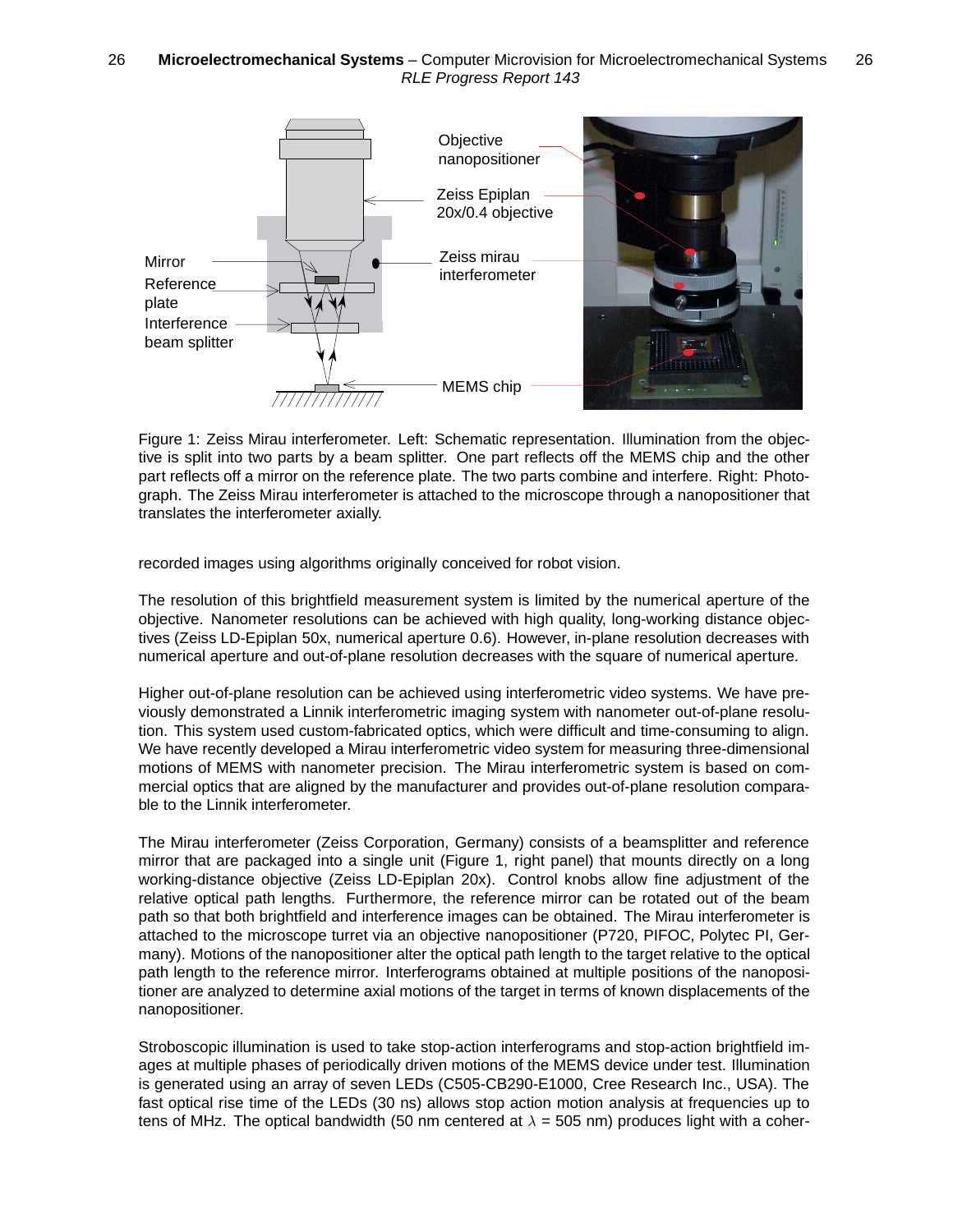

Figure 2: Brightfield and Mirau Interferometric images of a lateral resonator. Both images were obtained using the apparatus described in figure 1. The brightfield image (left) was obtained with the reference mirror rotated out of the optical path. The interferometric image (right) was obtained with the reference mirror rotated into the optical path.

ence length of approximately 15  $\mu$ m. Thus, interferometric data can be obtained from structures with heights within a 7  $\mu$ m range. The stroboscopic interferograms were analyzed to determine out-of-plane (z) displacement. The brightfield images were analyzed to determine in-plane (x and y) displacement. Thus the combination of stroboscopic interferograms and brightfield images allows three-dimensional motion analysis.

To demonstrate the motion measurement system, a surface micromachined lateral resonator (fabricated with the MUMPs process, Cronos Integrated Microsystems, USA) was electrically stimulated with a sinusoidal voltage (10 Vp-p AC plus 50 V DC bias) applied to one of the comb drives and the shuttle mass was connected to ground. The system was placed on a vibration isolation table and in an enclosure to minimize the effects of external vibrations and air currents. Brightfield images and interferograms (Figure 2) were obtained at 8 evenly spaced phases of motion and recorded with a CCD camera (Pulnix 1010, Pulnix Inc., USA). For three-dimensional interferometric analysis, interferograms at nine planes of focus (separated by 30 nm) and one brightfield image (at the plane of best focus) were obtained for 8 stimulus phases at each of 33 frequencies (from 1 kHz to 50 kHz).

For three-dimensional brightfield analysis, brightfield images at 10 planes of focus separated by  $2 \mu m$  were obtained for the same stimulus conditions as the interferograms. The brightfield images were analyzed using Computer Microvision algorithms for comparison with results obtained using stroboscopic interferometry. The noise floor of the system was determined by repeating the same measurements and analysis for images obtained with the stimulus switched off.

In-plane results are shown in figure 3. For the regions of interest analyzed, a second order resonance was detected at 23 kHz in the x-direction (figure 3, left panel). The quality factor (Q) was determined to be 40.8 and the noise floor was 0.4 nm. As expected from the design of the device, motions in the  $y$ -direction (figure 3, right panel) are small and comparable to the noise floor (0.6 nm) outside of resonance; the larger amplitude of motion at resonance is due to slight misalignment between the device and camera axes.

Interferometric measurements of out-of-plane motions (figure 4, left panel) demonstrated a secondorder resonant frequency at 28.75 kHz, which was more highly damped with Q=2.75. The noise floor for the measurement was 0.4 nm. Brightfield measurements of out-of-plane motions are similar to the interferometric measurements, but the noise floor is 10 times greater.

The results obtained with the Mirau interferometer are comparable to those previously obtained for a Linnik interferometer. Both interferometric systems provide much higher out-of-plane resolution than is possible from brightfield image analysis. Out-of-plane resolution from brightfield images de-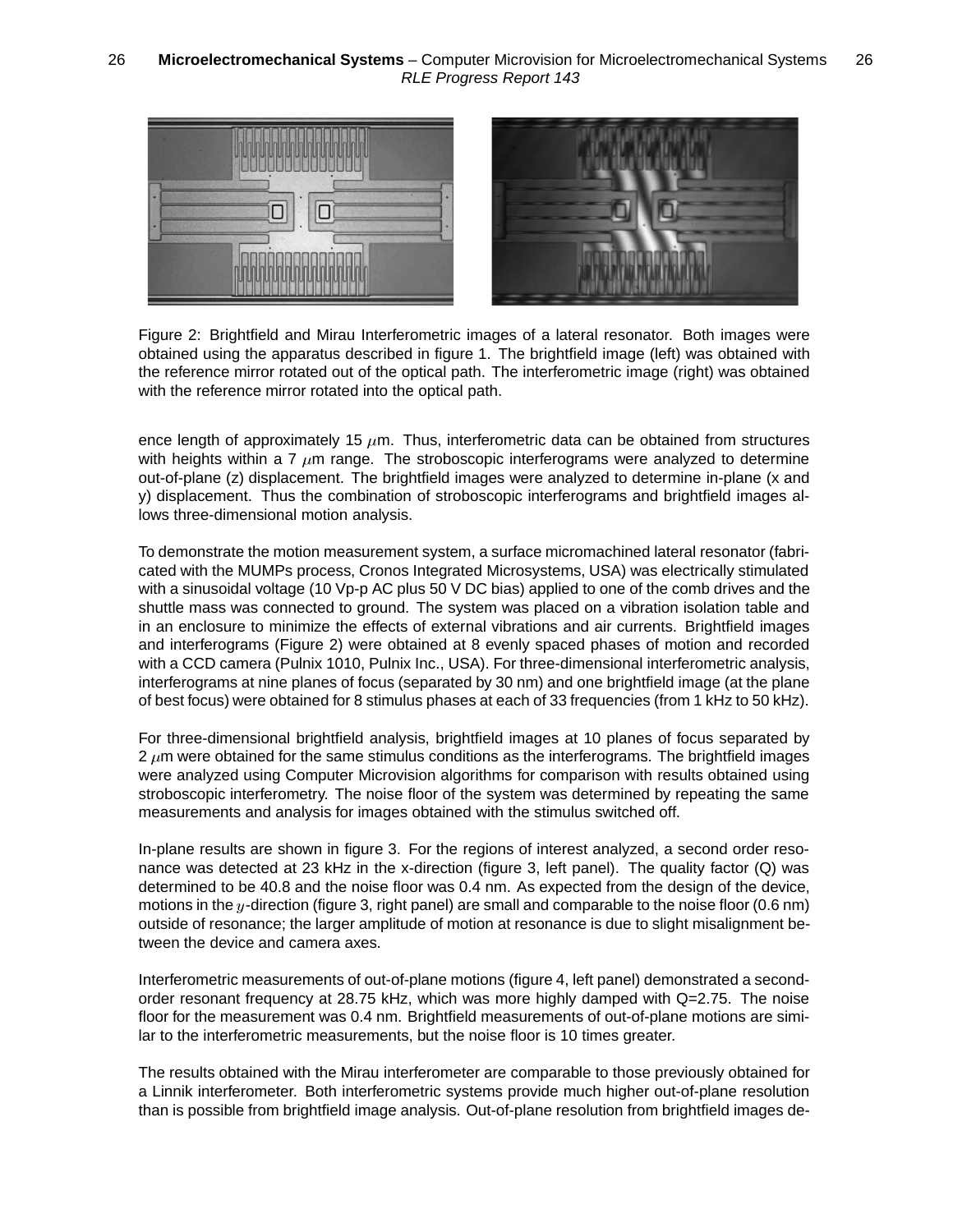

Figure 3: In-plane displacements. The symbols represent the magnitudes (top panels) and angles (bottom panels) of displacements in the intended direction of motion  $(x, \text{ left panels})$  and in the orthogonal in-plane direction  $(y, \text{ right panels})$  obtained from analysis of brightfield images. The dashed lines in the top panels show measurements of the noise floor, which is approximately 0.4 nm for the  $x$  component and 0.6 nm for the  $y$  component.

pends critically on the out-of-plane resolution of the objective. Thus, high resolution requires optics with high numerical aperture. Out-of-plane motions measured interferometrically do not require high resolution objectives. Generally, high numerical aperture can only be achieved for objectives with high magnifications. The higher the magnification, the smaller the field of view, given the same camera. Thus both interferometric systems provide greater fields of view than a brightfield system with comparable out-of-plane resolution.

The principal disadvantage of the Mirau interferometer is that it greatly reduces the working distance of the optical system. The long-working distance objective that we used has a working distance of 9.8 mm which accommodates the integration of other pieces of experimental apparatus such as electrical probes or vacuum fixtures. The beam splitter and reference mirror in the Mirau interferometer reduce the working distance to 1.75 mm. This smaller working distance restricts experimental setup in that parts must typically be wire-bonded and the structures to be measured should be near the surface of the package. By contrast, a Linnik interferometer using the same objective would provide the full 9.8 mm of working distance.

The principal advantage of the Mirau interferometer is that the manufacturer performs the optical alignment. Alignment of the previously designed Linnik interferometer was complicated by the

In-plane displacement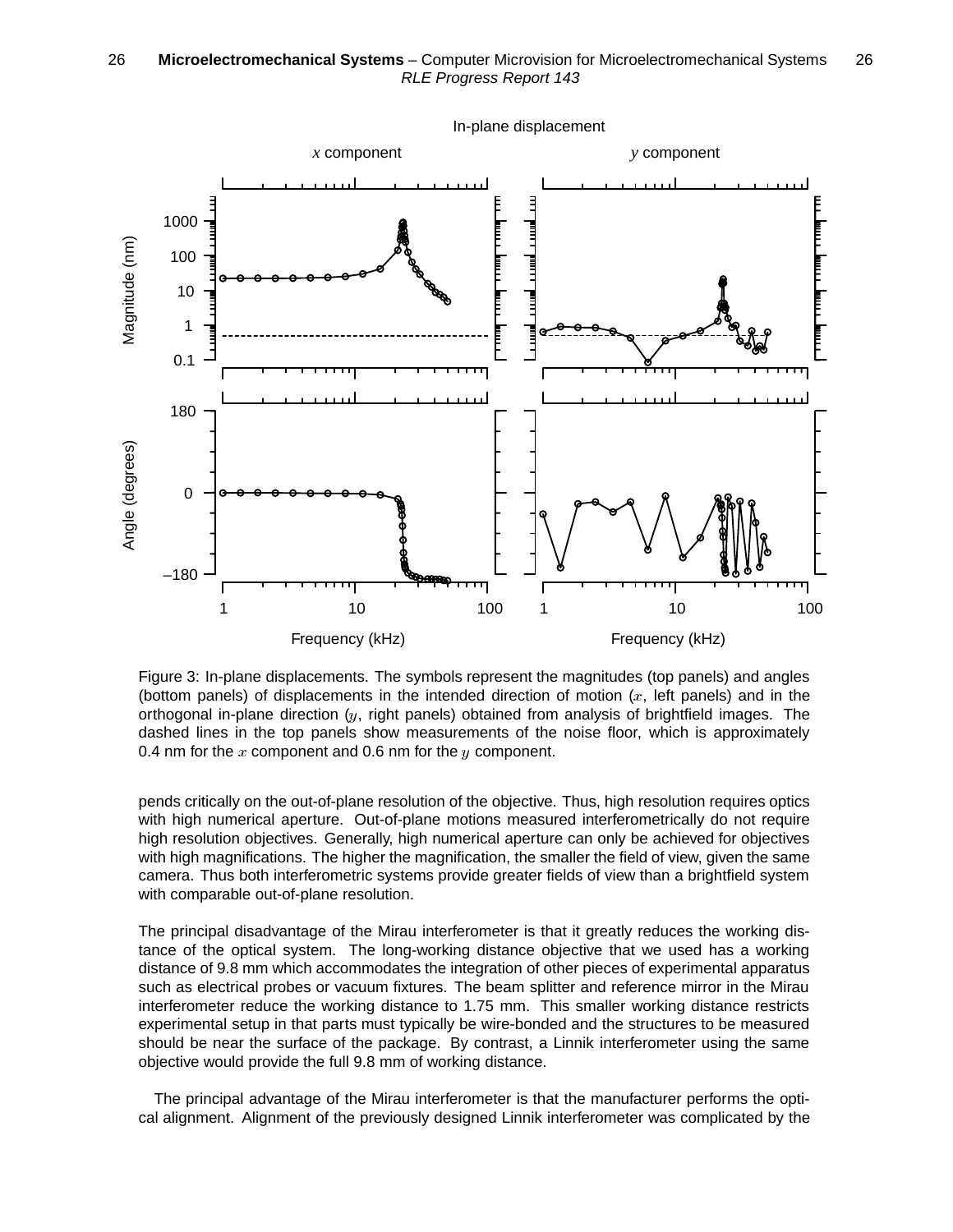

Out-of-plane displacement

Figure 4: Out-of-plane displacements. The symbols represent the magnitudes (top panels) and angles (bottom panels) of out-of-plane displacements determined by analysis of interferometric images (left panels) and by analysis of brightfield images (right panels). The dashed lines in the top panels show measurements of the noise floor, which is approximately 0.4 nm for the interferometric measurement and 4 nm for the brightfield measurement.

short coherence length of the LED light source (approximately 15  $\mu$ m). This required the optical path lengths to the target and reference mirror to be matched to within 15  $\mu$ m. Focusing the target while maintaining the optical paths to this precision was difficult and tedious. By contrast, the Mirau interferometer obviates the need for precision alignment. The results obtained with the Mirau interferometer demonstrate the combination of the superior axial resolution of interference methods with the superior lateral resolution of computer microvision to achieve three-dimensional motions with greater precision and ease.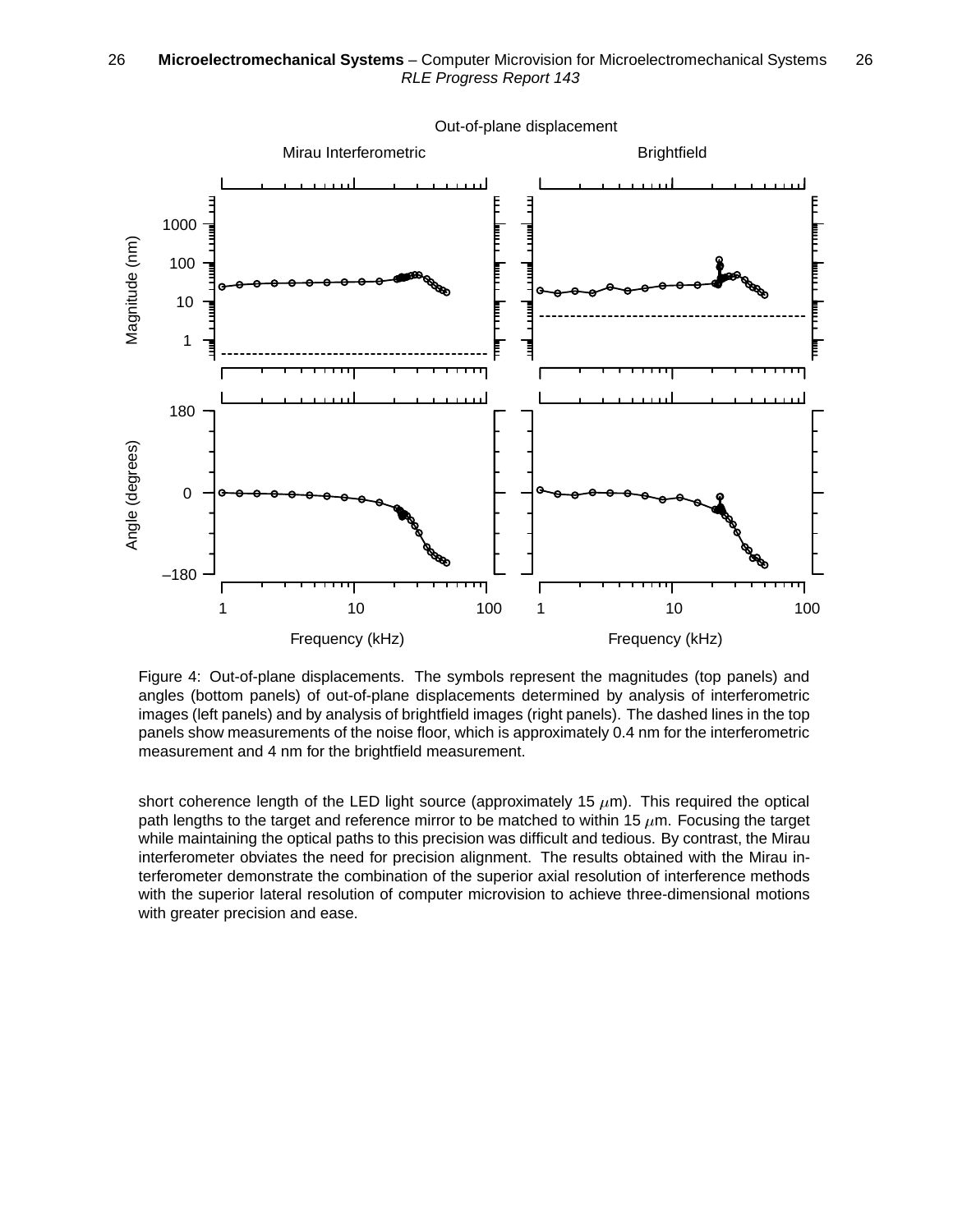## **Published papers**

### **Journal Articles Published**

Timoner, S.J. and Freeman, D.M. "Multi–Image Gradient-Based Algorithms for Motion Estimation." *Optical Engineering*, in press.

Freeman, D.M. "Measuring Motions of MEMS." *MRS Bulletin*, in press.

### **Meeting Papers Published**

Desai, S.P. and Freeman, D.M. "Nanometer Resolution of Three- Dimensional Motion using Mirau Interferometric Optics." *Proceedings of the International iMEMS Workshop 2001*, Singapore, July 2001.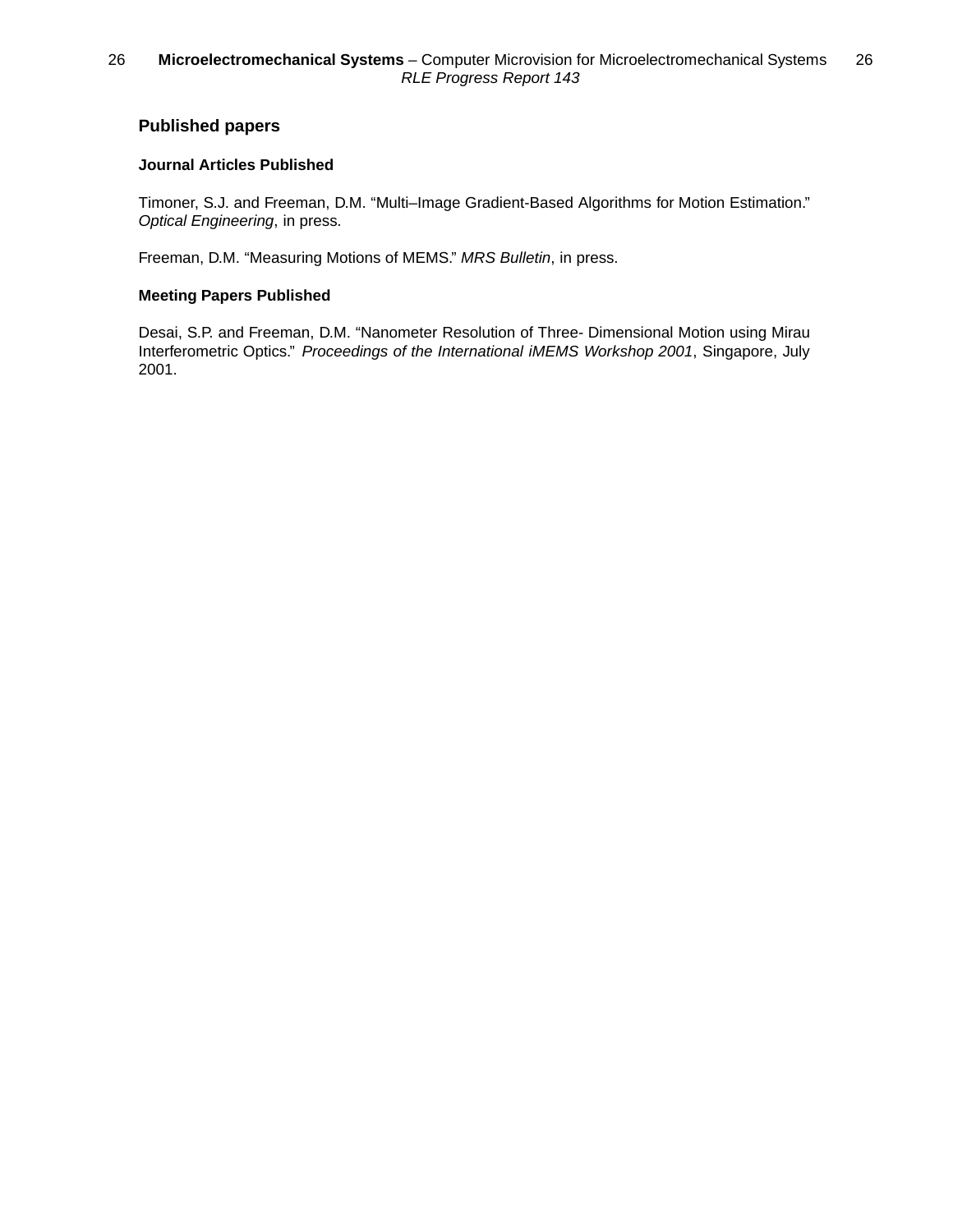## **2. Synthetic Aperture Lithography**

#### **Academic and Research Staff**

Professor Dennis M. Freeman, Professor Berthold K. P. Horn

**Visiting Scientists and Research Affiliates**

Lightwave Instruments, LLC

**Graduate Students** Stanley Hong, Jekwan Ryu

**Technical and Support Staff**

Janice L. Balzer

### **Sponsors**

Defense Advanced Research Projects Agency Grant N66001-00-1-8908 W. M. Keck Foundation Career Development Professorship (Freeman)

### **Introduction**

The goal of this project is to develop Synthetic Aperture Lithography (SAL), a powerful new paradigm for optical lithography that promises

- lensless and maskless projection of arbitrary patterns,
- multiple-wavelength depth of field, and
- sub-100 nm critical dimensions using conventional light sources and resist chemistries.

In traditional optical lithography, light from an illuminator passes through a mask and is focused by a lens to recreate the mask pattern on a wafer. SAL replaces the lens, the mask, and the mask illuminator with a discrete set of controllable source beams that emulate key control points in this field. Within their region of overlap on the wafer, a small number  $(n)$  of beams produces images with a much larger number  $(n^2)$  of Fourier components. Therefore, complex patterns can be projected with 15 to 100 beams. Furthermore, by sensing the amplitude, phase, and direction of each beam, feedback control can be used to compensate for mechanical imperfections in the projection apparatus and for disturbances in the environment, such as substrate vibration. Thus electronic feedback in SAL substitutes for physical perfection in traditional optical lithography. Similarly, by sensing the positions of previously patterned structures, the projected image can be aligned actively to those structures.

## **Surface Acoustic Wave Optical Modulation**

The Synthetic Aperture Lithography project builds on our previous efforts to develop a Synthetic Aperture Microscope. In that project, we split the beam of a 488 nm argon ion laser into as many as 100 beams using an acousto-optic modulator (AOM). The amplitude and phase of each beam was independently controlled by modulating the RF signal driving the AOM.

We are developing an all-reflective, MEMS-based, optical modulator. An all-reflective modulator could in principle work for shorter (ultraviolet) wavelengths for which refractive optics are precluded by the lack of suitably transparent materials. One approach to implementing an all-reflective light modulator is to use surface acoustic waves to corrugate the surface of a mirror.

A series of surface acoustic wave optical modulators (SAW-Mods) were fabricated by patterning deposited aluminum on substrates of lithium niobate using standard photolithographic techniques. Each SAW-Mod explored a different transducer design or operating center frequency. This past